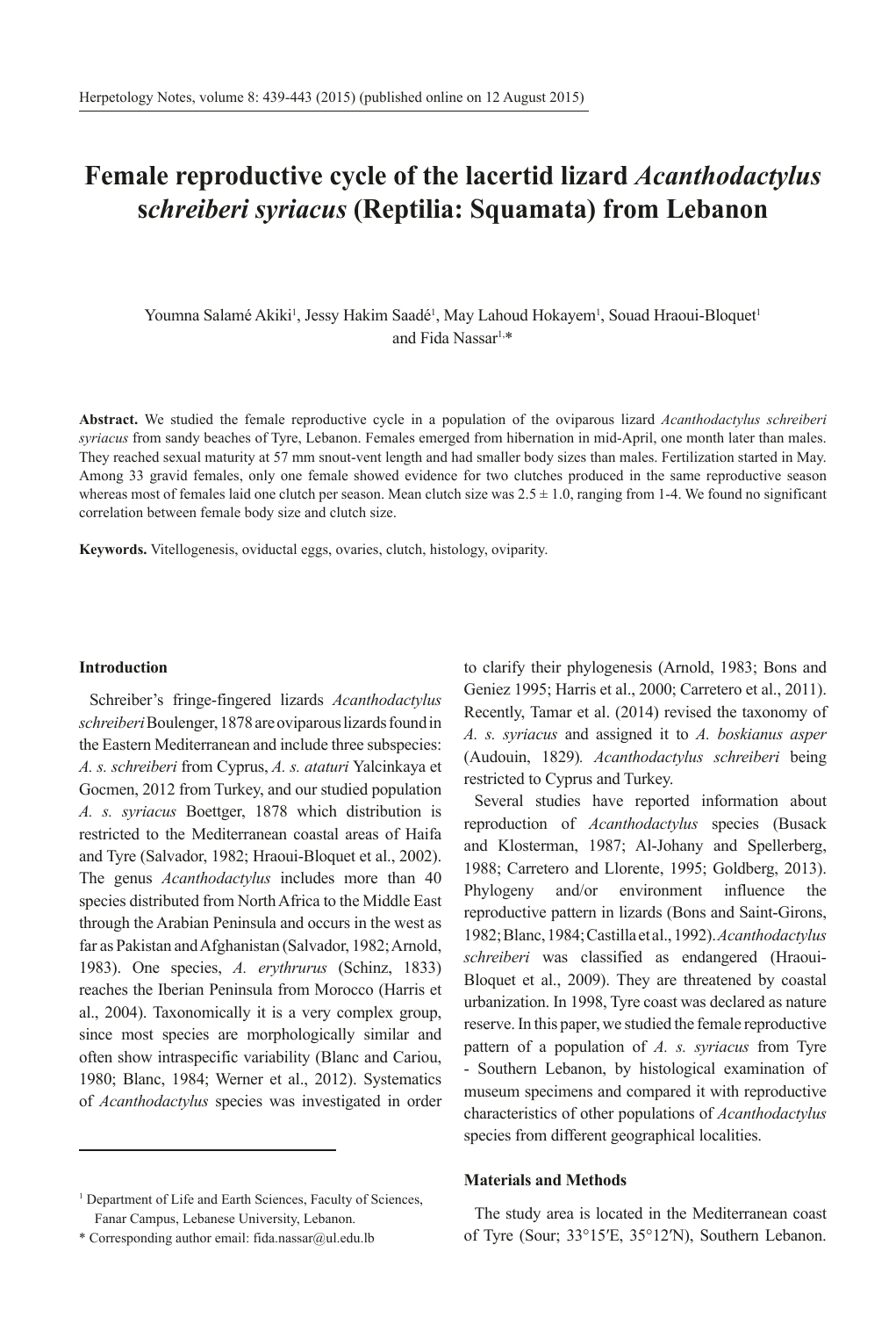

**Figure 1.** Monthly variation of mean precipitation (left axis) and mean minimum and maximum air temperatures (right axis) during the studied year.

It consists of sandy dunes with sparse vegetation of mainly Juncaceae, Asteraceae and Brassicaceae families, with mean annual temperature of 21.22°C and total annual precipitation of 808.84 mm (30 years mean for the period 1964-1995 with missing data for the two years, 1976 and 1982). The corresponding values for the studied year 1996 were 22.2°C and 804 mm, respectively. Monthly variations of mean precipitation and temperature during the studied year are shown in Fig. 1. Climatological data were obtained from Beirut located at about 70 km from Tyre with similar climate characteristics.

A total of 150 *A. s. syriacus* lizards were captured from April to November 1996. Snout-vent length (SVL) of each lizard was measured immediately with a caliper to the nearest 0.01 mm. All lizards were anesthetized, dissected and the gonads removed. Enlarged ovarian follicles and oviductal eggs of females were counted and measured then stored in Bouin'solution. Later in the laboratory, the ovaries were subject to histological analysis. They were dehydrated in increasing concentrations of ethanol and kept in butanol until paraffin embedding using standard protocol. They were sectioned with a rotary microtome at 5  $\mu$ m and stained using hematoxylin and eosin. Ovary slides were examined for the presence of vitellogenic follicles or corpora lutea. Female reproductive cycle was determined based on the size and the state of their ovarian follicles and the presence of eggs in their oviducts. Four stages were noted in the ovarian cycle: (i) Non vitellogenic follicles; (ii) Vitellogenic follicles (2.25 - 5.5 mm); (iii) Enlarged vitellogenic follicles  $\geq$  5.5 mm; (iv) Oviductal eggs. Females from May which they have laid their oviductal eggs and presented corpora lutea in their ovaries were counted as oviductal eggs. They had previtellogenic follicles in the germinal epithelium with non vitellogenic follicles. The smallest SVL of females containing enlarged follicles was considered the minimum size at sexual maturity. Females with inactive gonads were considered as subadults. The production of a second clutch was determined by concomitant presence of enlarged follicles and oviductal eggs or the presence of two distinct sets of corpora lutea. The collected lizards were deposited at the Natural History Museum of the Lebanese University. We used the software SPSS 20.0® for statistical analysis.

## **Results**

Our sample consisted of 58 adult females, 74 adult males and 18 subadults (Fig. 2). The mean SVL was 66.36 mm  $\pm$  4.33 SD (range = 57 - 77 mm) for females, 72.27 mm  $\pm$  7.85 SD, (range = 54 - 86 mm) for males. The independent t-test results showed significant difference between male and female body sizes,  $t_{(130)} =$ 5.15,  $p < 0.001$ , therefore, males have larger body sizes than females. The smallest reproductively active female measured 57 mm in SVL and was from August. Fifteen immature females were found with SVL < 55 mm. Their



**Figure 2.** Monthly distribution of snout-vent length for *Acanthodactylus schreibeiri syriacus* lizards.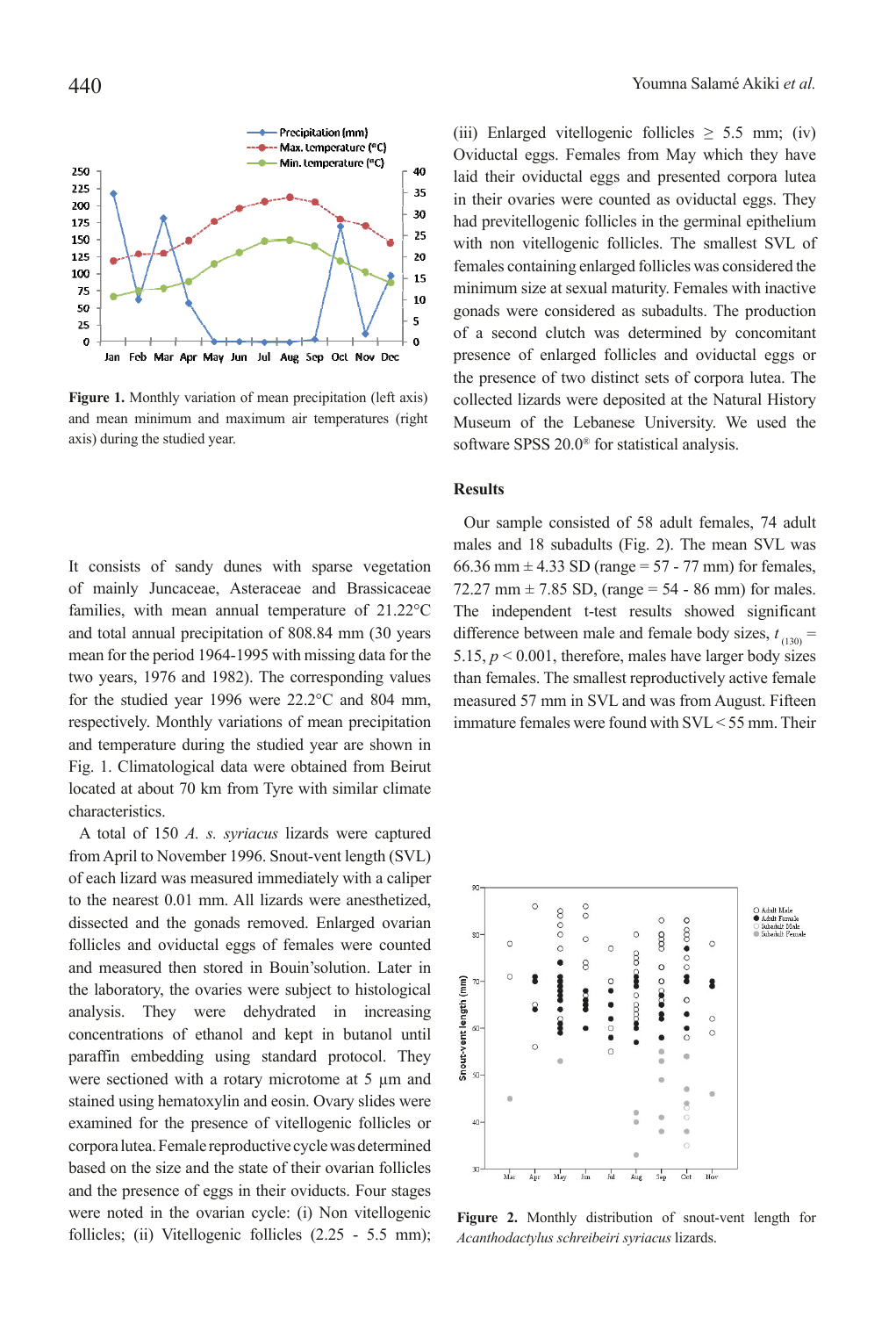

**Figure 3.** Female reproductive cycle of *Acanthodactylus schreiberi syriacus* lizards. The solid circle indicates female which produced two clutches.

mean SVL was  $45.20 \text{ mm} \pm 6.66 \text{ SD}$  (range = 33 - 55 mm).

Females of *A. s. syriacus* spend four months in hibernation from December to March. They emerged from hibernation in April. The three females collected in April (Apr, 13) had non-vitellogenic follicles (Fig. 2). The first enlarged follicles as well as the first oviductal eggs were seen in May (May, 27). Thus, fertilization started in May. There was an asynchronisation among females during the active reproductive period, from May to August. Among 38 females examined, 21 females showed eggs in their oviducts whereas 11 females had enlarged follicles in their ovaries and 3 had vitellogenic or non vitellogenic follicles (Fig. 3). None of the females exhibited concomitant presence of enlarged follicles and oviductal eggs. However, one female from June (Fig. 3; solid circle) 66 mm SVL with nor enlarged ovarian follicles and neither oviductal eggs revealed two distinct sets of corpora lutea. No atretic follicles were found in any case. The minimum diameter of vitellogenic follicles was 2.25 mm. We found no differences between the number of vitellogenic follicles  $(≥ 2.25mm)$  and oviductal eggs with respect to female body size (ANCOVA,  $F_{1,34} = 0.26$ ,  $P = 0.61$ ,  $n = 37$ ). Therefore, these data were pooled for estimating clutch size. The mean clutch size was  $2.60 \pm 1.0$ , range = 1 - 4. Most of females (38%) laid 2 eggs. About 24% laid 3 or 4 eggs while 14% one egg. The total number of eggs produced over the entire season was 96 eggs**.** Clutch sizes

were not affected with female body size  $(R_{Spearman} = 0.19)$  $p = 0.24$ ). However, we found a significant correlation between egg sizes and female body size  $(R_{Spearman} = 0.55)$ *p* < 0.001). All specimens collected in September (Sept, 4), October (Oct, 5 - Oct, 20) and November (Nov, 9) had non-vitellogenic follicles (Fig. 3).

## **Discussion**

Females of *A. s. syriacus* reached maturity at 57mm SVL as we considered females with enlarged follicles in their ovaries as reproductively active. There is a difference in the attainment of sexual maturity in different *Acanthodactylus* species. Females of *A. boskianus*  reached sexual maturity at 48 mm SVL determined by the early yolk deposition (Goldberg, 2013), and those of *A. schmidti* Haas, 1957 at 71 mm SVL, determined by the presence of oviductal eggs (Al-Johany and Spellerberg, 1988). However, they both mature from their first year of age (Al-Johany and Spellerberg, 1988; Roobas and Feulner, 2013). *Acanthodactylus erythrurus*  reached maturity in the first or second year of age depending on the individual (Carretero and Llorente, 1995). Similar observations were found in *A*. *s. syriacus*  females. For hatchlings born in August and September, sexually mature size would be reached one year later, end of summer or autumn an inappropriate time for the reproductive activity. Their first breeding would be in the subsequent spring (second year of age).

*Acanthodactylus schreiberi syriacus* showed a common reproductive pattern of temperate region. Since the first oviductal eggs were seen in May, it is most probably that vitellogenesis commenced immediately thereafter. Females emerged from hibernation in spring and started vitellogenesis, followed by a period of gravid state and subsequent period of sexual rest (Fig. 4). This sequence of events is similar to that observed among *Acanthodactylus* species (Fig. 4A). However, the beginning and the end of the reproductive period as well as its time duration varied among species (Fig. 4A). This might be explained by the environmental factors (such as temperature and precipitation) and phylogenetic factors which influence the timing of the reproductive season (Carretero, 2006). Females of *A. s. syriacus* emerge from hibernation one month later than males (Fig. 4B). Their reproductively active period lasted from May to August. Simultaneously, males undergo vernal spermiogenesis, followed by a short period of regression in September and subsequent testicular recrudescence in October and November (Fig. 4B, Hraoui-Bloquet et al. 2007).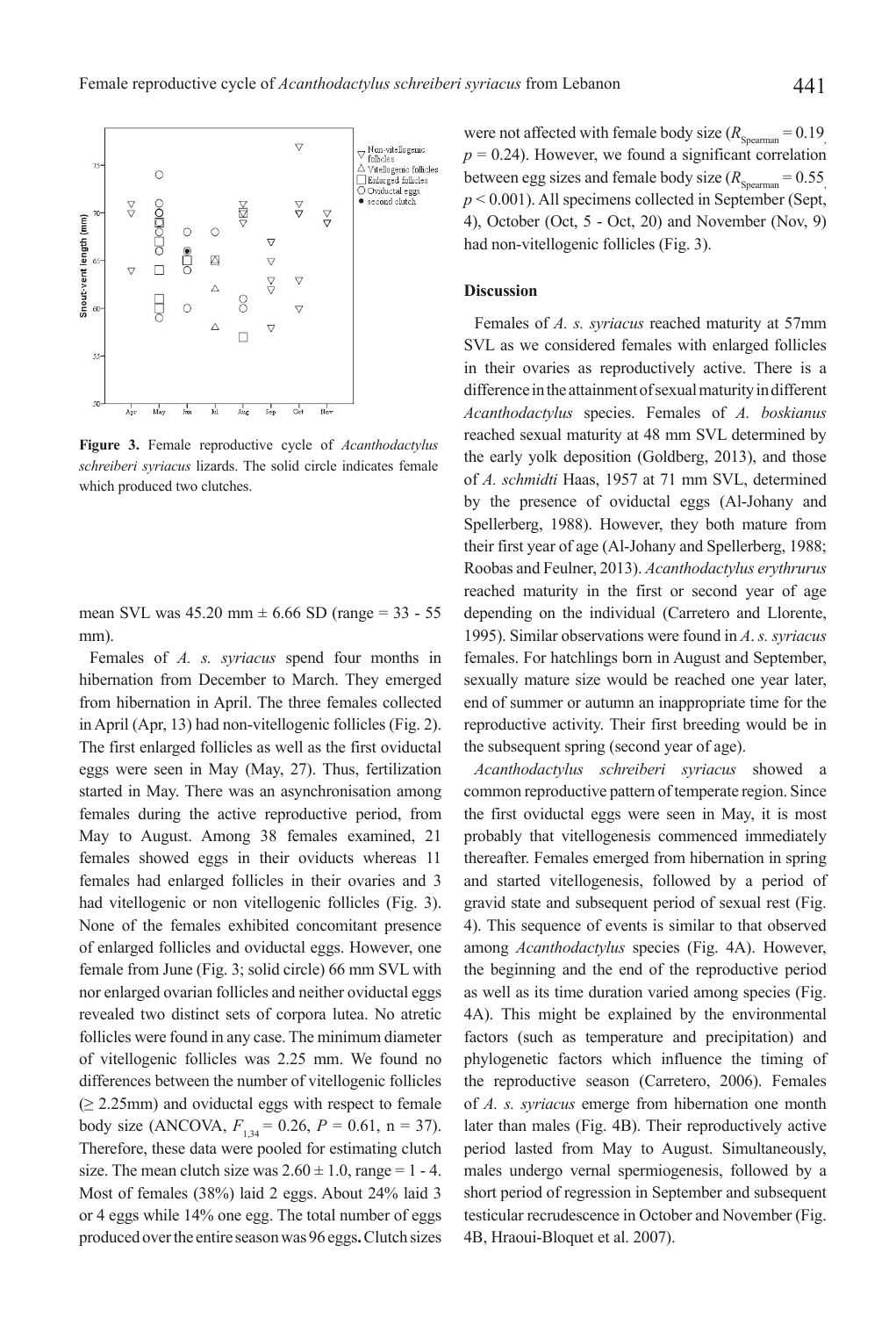

**Figure 4.** (A) Comparative study of the female reproductive cycle of *Acanthodactylus schreiberi syriacus* with that of *A. boskianus* (Goldberg, 2013), *A. erythrurus* (Carretero and Lorente, 1995), and *A. schmidti* (Al-Johany and Spellerberg, 1988). (B). Male reproductive cycle of *A. s. syriacus.*

The number of clutch and number of eggs produced per clutch may act as a limiting factor in our studied population. Most of females produce one clutch (2 eggs) in a reproductive season. A second clutch can be laid, if environmental conditions were satisfied. Thermal characteristics of climate influence the number of clutches (Castilla et al., 1992) and its impact on the lizards' body temperatures influence the reproductive pattern (Castilla et al., 1999). The possibility of two clutches was reported in *A. erythrurus* from Mediterranean coast of Spain (Carretero and Lorente, 1995). No evidence of multiple clutches was reported in *A. boskianus* specimens (Goldberg, 2013). In Turkey and Jordan, *A. boskianus* laid multiple clutches (Baran and Atatür, 1998; Disi et al., 2001). Sperm storage crypts were found in the infundibulum of the female lizard *A. scutellatus* (Audouin, 1827) (Bou-Resli et al., 1981). They may facilitate the production of multiple clutches. Zotos et al. (2012) showed evidence of sperm storage in *A. s. schreiberi* from Cyprus by isolating mated females and examination of their possibility of laying multiple clutches without further copulation.

Precipitations influence the relative abundance and the availability of food. The range of the prey size of *A. s. syriacus* specimens, their taxonomic diversity and the absence of a close relationship between prey and predator size emphasize their alimentary opportunism (Lahoud-Hokayem et al., 2006). Our results showed low reproductive output of the female reproductive pattern of *A. s. syriacus* which reflects an adaptive response to the environmental conditions rather than phylogenetic constraints on the reproductive patterns.

## **References**

- Al-Johany, A.M.H., Spellerberg, I.F. (1988): Reproductive biology of the lizard *Acanthodactylus schmidti* Weigmann in Central Arabia. Journal of Arid Environments **15**: 197-205.
- Arnold, E.N. (1983): Osteology, genitalia and relationships of *Acanthodactylus* (Reptilia: Lacertidae). Bulletin of the British Museum (Natural History). Zoology **44**: 291-339.
- Baran, I., Atatür, M.K. (1998): Turkish herpetofauna. Amphibians and Reptiles. Çevre Bakanlýðý, Ankara.
- Blanc, F. (1984): Variation géographique de la variabilité génétique d'*Acanthodactylus pardalis* dans quelques peuplements de Lacertiliens de Tunisie. Mediterránea. Serie de Estudios Biológicos **7**: 83-89.
- Blanc, F., Cariou, M.L. (1980): High genetic variabilty of lizards of the sand-dwelling lacertid genus *Acanthodactylus*. Genetica **54**: 141-147.
- Bons J., Geniez P. (1995): Contribution to the systematics of the lizard *Acanthodactylus erythrarus* (Sauria, Lacertidae) in Morocco. Herpetological Journal **5**: 271-280.
- Bons, J., Saint-Girons, H. (1982): Le cycle sexuel des reptiles au Maroc et ses rapports avec la répartition géographique et le climat. Bulletin de la Société Zoologique de France **107**: 71-86.
- Boulenger, G.A. (1878): Sur les espèces d'Acanthodactyles des bords de la Méditerranée. Bulletin de la Société Zoologique de France **3**: 179-197.
- Bou-Resli, M.N., Bishay, L.F., Al-Zaid, N.S. (1981): Observations on the fine structure of the sperm storage crypts in the lizard *Acanthodactylus scutellatus hardyi*. Archives de Biologie **92**: 287-298.
- Busack, S.D., Klosterman, L.L. (1987): Reproduction in a Spanish population of *Acanthodactylus erythrurus*. Annals of Carnegie Museum **56**: 97-102.
- Carretero, M.A. (2006): Reproductive cycles in Mediterranean lacertids: plasticity and constraints pp. 33-54, *in*: Corti,C., Lo Cascio, P., Biaggini M. (eds). *Mainland and insular lacertid lizards: a Mediterranean perspective*, Firenze University Press, Florence.
- Carretero, M.A., Lorente, G.A. (1995): Reproduction of *Acanthodactylus erythrurus* in its Northern boundary. Russian Journal of Herpetology **2**: 10-17.
- Carretero, M.A., García-Muñoz M., Brito José, E., James, H. (2011): Adding *Acanthodactylus beershebensis* to the mtDNA phylogeny of the *Acanthodactylus pardalis* group. North-Western Journal of Zoology **7**: 138-142.